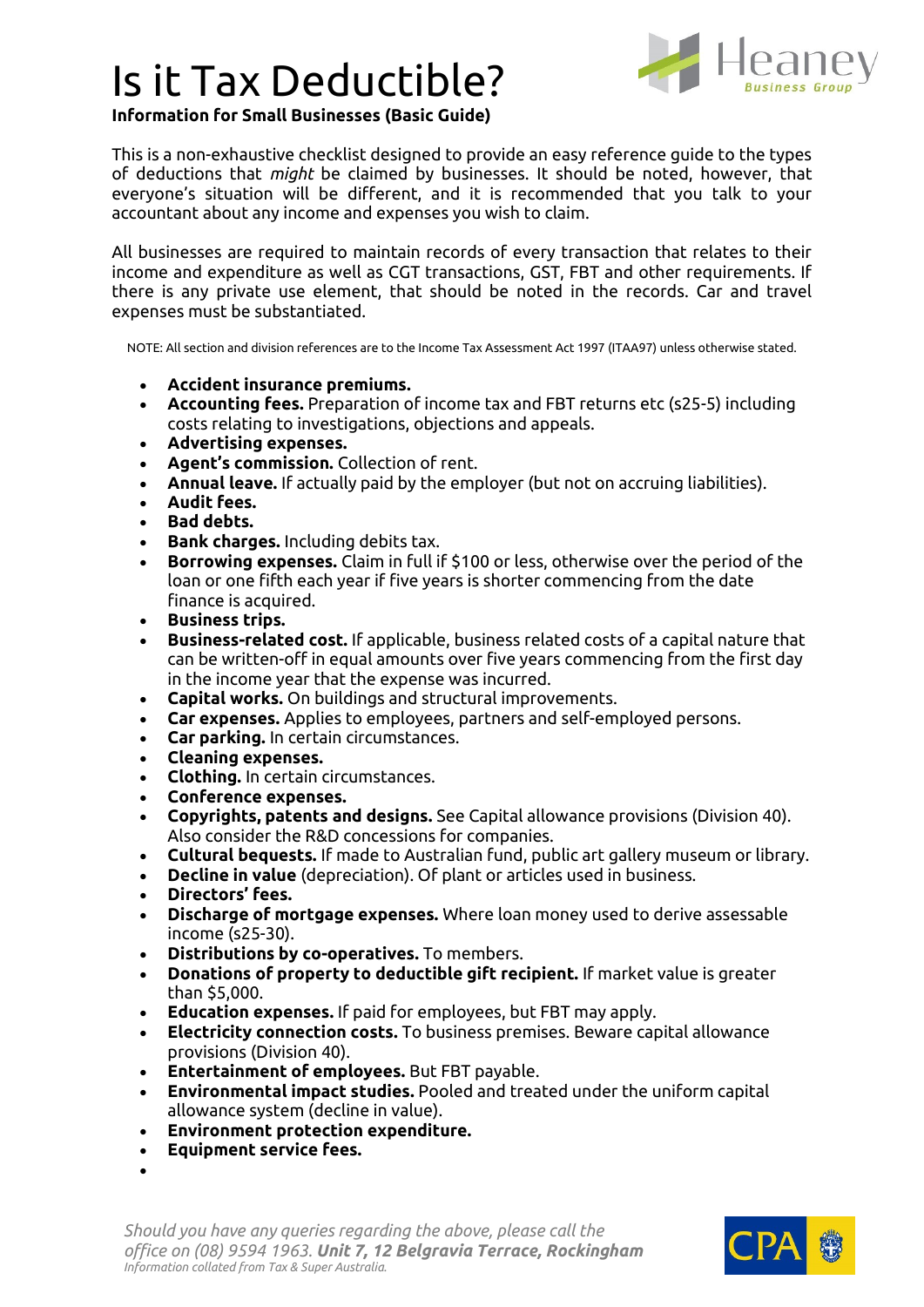## Is it Tax Deductible?



**Information for Small Businesses (Basic Guide)**

- **Exploration or prospecting.** For minerals (including petroleum) and quarry materials.
- **Film investment.** 100% deduction for investment in certain Australian made films.
- **Freight costs.**
- **Fringe benefits tax.**
- **Fuel and oil.**
- **Gifts of \$2 or more.** To certain prescribed or approved organisations.
- **Gifts to clients, etc.** But not if entertainment.
- **Gratuities to employees.** Recognition of past services.
- **GST.** Claims should be GST exclusive for those businesses that are registered for GST. The GST-inclusive price is deductible for those taxpayers not registered or required to be registered for GST.
- **Home office expenses.** Apportionment of interest, rates, etc. only if a business is carried out on the premises and where an area is set aside exclusively for that purpose.
- **Insurance premiums.** Accident insurance paid by employees, and other insurance paid in relation to a business or some income-producing property. This is subject to the prepayment rules.
- **Interest paid.**
- **Internet and data access costs.** Share investing and business websites. Also beware capital expenditure.
- **Land tax.** Business or rental premises. Deductible when incurred. The ATO has released guidance specifying that land tax is incurred in the year to which it refers, not when it is paid (see ATO ID 2010/192).
- **Lease payments.**
- **Lease preparation, registration or stamping expenses.** Paid by either the landlord or (a business) tenant (s25-20).
- **Leave payments.** Paid by employer (but not on accruing liabilities).
- **Legal expenses.** Unless capital expenditure, including discharge of a mortgage (s25-30) or relating to borrowing expenses (s26-40). The nexus with ordinary activities of the business in producing assessable income will determine deductibility.
- **Licenses to operate business.** Prepayment rules may apply.
- **Losses, current year.** Loss claims by companies may be limited in certain situations (Division 165), (s170-10). Losses by trusts are subject to trust loss provisions.
- **Losses, previous years.** Company losses brought forward may be limited unless the company can pass the continuity of ownership test (s165-12) or the 'same business' test (s160-10); no time limit for losses incurred after 30 June 1989 (s36- 10). Losses by trusts are subject to trust loss provisions.
- **Loss (book loss) on disposal of depreciable assets.**
- **Loss on sale of property.** If acquired before 20/09/85 for resale at a profit (s25- 40); if property is sold in the ordinary course of business the loss will be on revenue account (see TR 92/3), otherwise a capital loss arises pursuant to Part 3 of ITAA97.
- **Loss through misappropriation by employees, or by theft** (s25-45).
- **Maintenance expenses** (s8-1).
- **Management expenses.** Annual fees but not the capital cost of subscribing to some income-earning investments.
- **Managing tax affairs.** Costs of travel, accommodation, advice, booklets, seminars etc, depreciation on computers, software and other capital expenditure is deductible if incurred in managing tax affairs.
- **Mortgage protection insurance** (s8-1).
- **Moving trading stock.**
- •